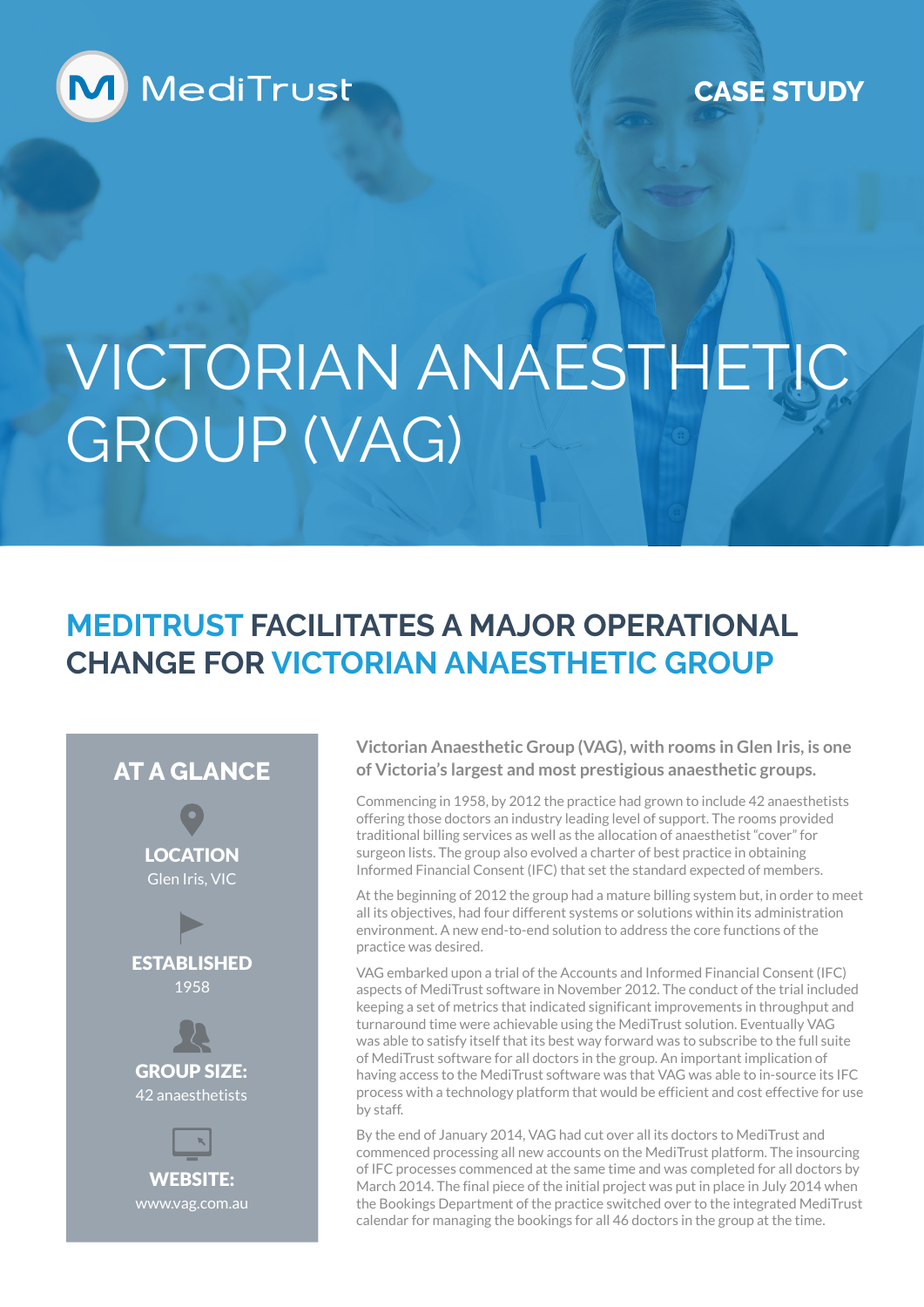

**The Business Manager of VAG, Frank Romano, was responsible for ensuring that the project was completed according to the expectations of the Board as this was not just a technology transformation project but also a change in the way the staff in the rooms supported the member anaesthetists.**

> *Every practice will have its own idea as to the form and pace that such a transformation will take. To MediTrust's credit, they fitted into our specific requirements and we felt at all times that we were in control of our own progress. We were never pushed any harder or faster by MediTrust than what we were ready and able to handle. MediTrust was also willing to make whatever adjustments were necessary in order to improve their software and make it more effective, to our benefit as well as to the greater community of users.*



#### **FRANK ROMANO - BUSINESS MANAGER VAG**

VAG and MediTrust established a partnership (which endures beyond the implementation project with support that is "always available") and worked cooperatively throughout the project which was characterised by a number of important disciplines:

- A During the trial, VAG staff examined the MediTrust system and identified a number of enhancements they required to the system. A process was established whereby VAG and MediTrust jointly reviewed all such requests and agreed to implement the request, schedule it for future releases or decline the request on the basis that an alternative approach was available.
- B A project management approach was established incorporating regular joint review meetings to identify progress or otherwise and to assign responsibilities for resolution.
- C MediTrust provided a comprehensive training and support program including onsite training days for staff and evenings for doctors.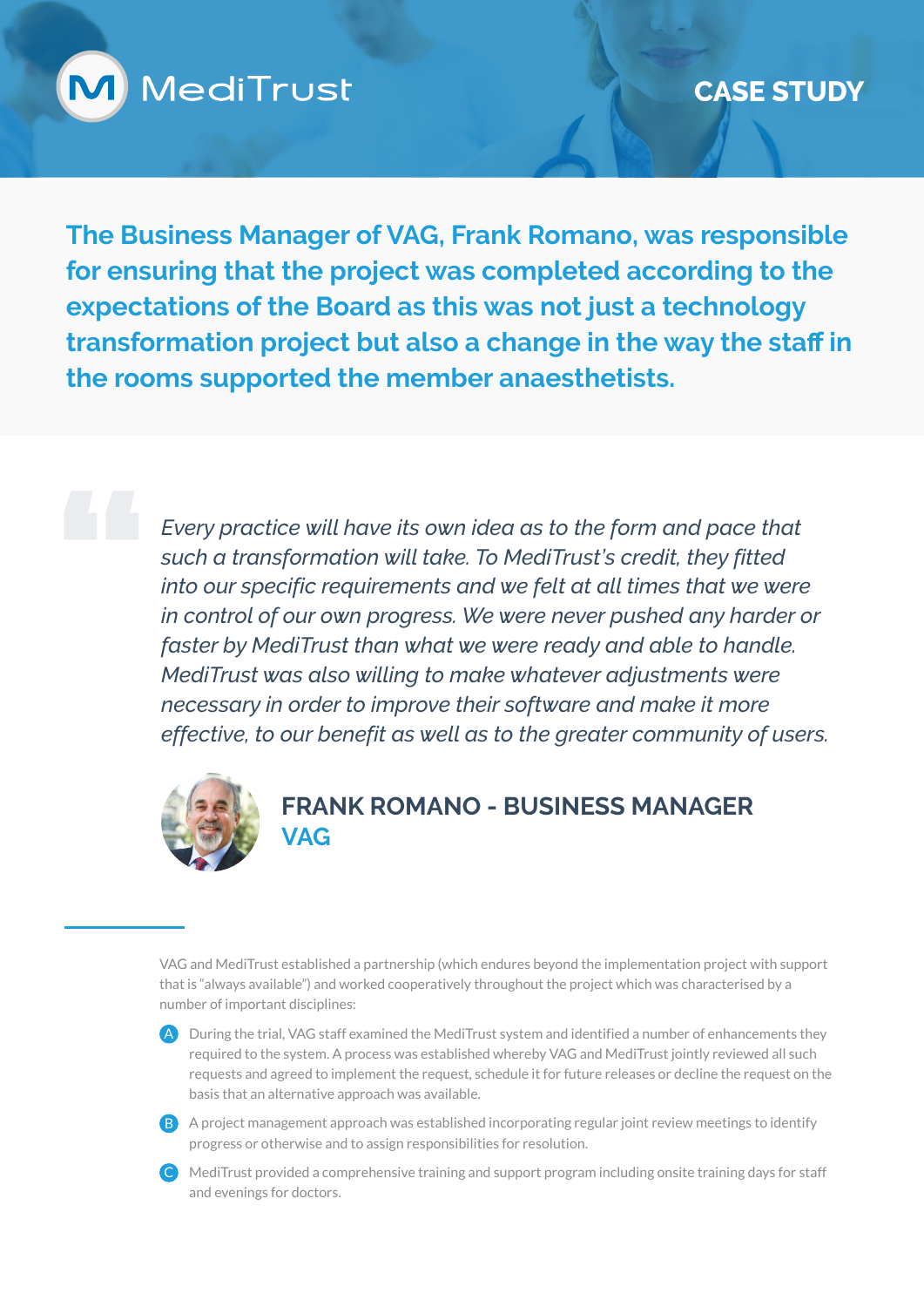

## **The Business Manager offers his perspective on the practical impact of the system implementation:**

*As we are maturing in our use of this system, we are also finding it an invaluable tool for us to determine the appropriate level of total staff resource required. There is a wide variation in how doctors wish to interact with the system. This ranges from those that wish to have no interaction (apart from looking at their calendar) to those who wish to enter their own information on-line (such as procedure times and item numbers). A big selling point to our doctors (and staff) was that the system could cater to that entire range of choice. This has meant we can still gain efficiencies but doctors don't feel they have to be forced into something they don't want to use personally.*

*To our great delight, many doctors who thought they wouldn't want to interact with the system are slowly starting to come around to its usefulness as a personal on-line tool and a time saver for the throughput of their patient accounts. It's even having a positive impact on those still wishing to use physical cards. Many are now prepared to get us their information in a more efficient and timely manner than they did when they waited until the opportunity arose for them to find the time to come into the office.*

1 VAG doctors have full visibility of their patient circumstances pre-theatre. This is achieved through a combination of theatre-list importing, patient self-serving over the web and direct data entry by staff.



- 2 Quotes are issued and IFC is sought for all appropriate procedures.
- 3 Many doctors (in increasing numbers) use the quotes to self-generate a base account before passing it over to the office staff to complete whilst the more traditionally oriented doctors continue to bring their cards into the office. The system allows for both approaches.
- 4 Doctors and staff have a much improved view of the state of accounts as well as current and upcoming workloads and coverage requirements.

The practical outcomes that have been delivered to VAG as a result of the MediTrust system implementation include the following: